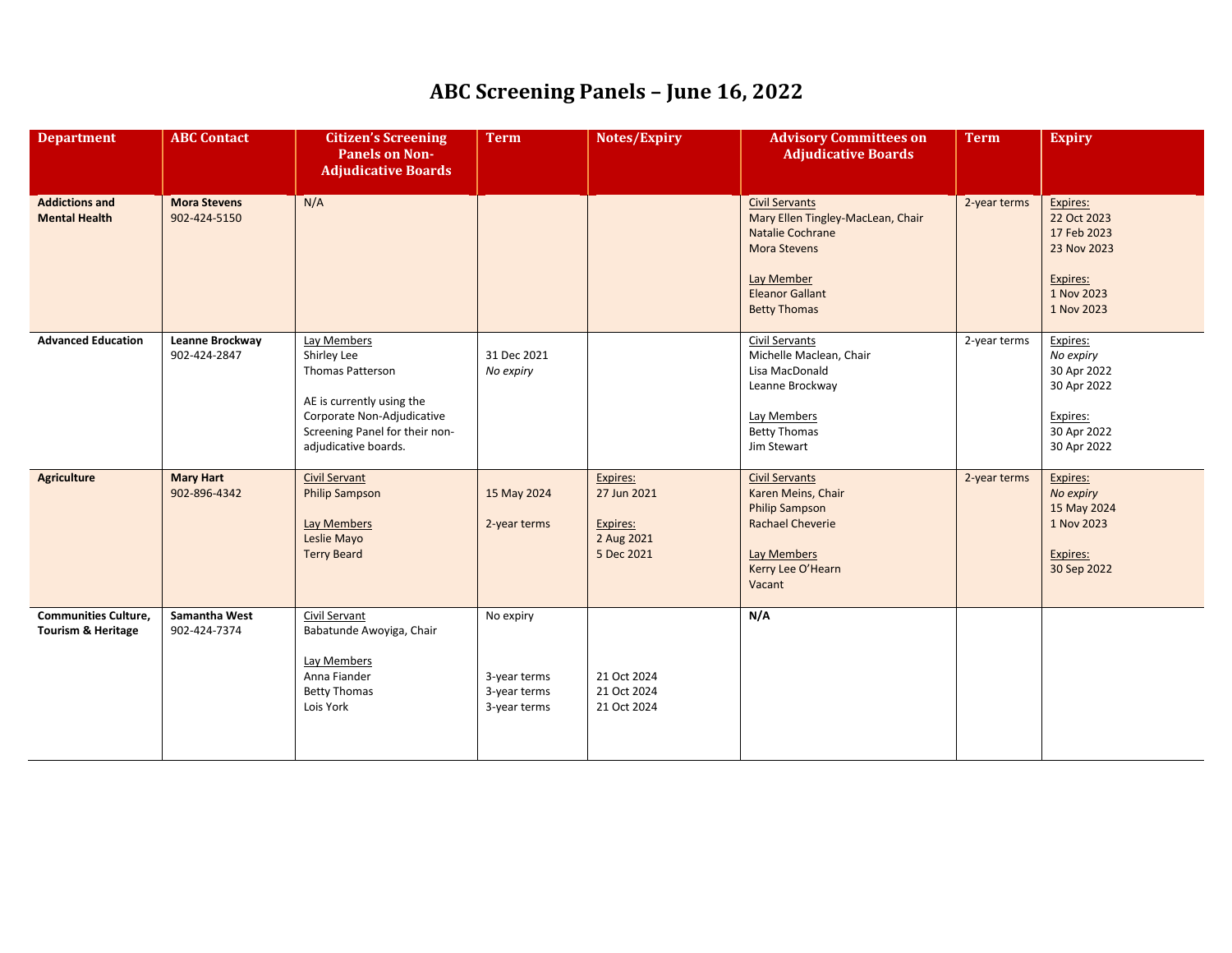| <b>Department</b>                                       | <b>ABC Contact</b>                     | <b>Citizen's Screening</b><br><b>Panels on Non-</b><br><b>Adjudicative Boards</b>                                                                         | <b>Term</b>                           | Notes/Expiry                                                                                               | <b>Advisory Committees on</b><br><b>Adjudicative Boards</b>                                                                                                                                                                                                                                                                                                                | <b>Term</b>  | <b>Expiry</b>                                                                                   |
|---------------------------------------------------------|----------------------------------------|-----------------------------------------------------------------------------------------------------------------------------------------------------------|---------------------------------------|------------------------------------------------------------------------------------------------------------|----------------------------------------------------------------------------------------------------------------------------------------------------------------------------------------------------------------------------------------------------------------------------------------------------------------------------------------------------------------------------|--------------|-------------------------------------------------------------------------------------------------|
| <b>Community Services</b>                               | <b>Molly den Heyer</b><br>902-424-7620 | <b>Lay Members</b><br><b>Susan Nasser</b><br><b>Betty Thomas</b>                                                                                          | 3-year terms                          | Expires:<br>20 May 2022<br>20 May 2022                                                                     | <b>Civil Servants</b><br>Pauline O'Donnell, Chair<br><b>Cynthia Boutilier</b><br>Jennifer Croft<br><b>Lay Members</b><br>Susan Nasser<br><b>Betty Thomas</b>                                                                                                                                                                                                               | 2-year terms | Expires:<br>27 Aug 2022<br>27 Aug 2022<br>27 Aug 2022<br>Expires:<br>27 Aug 2022<br>27 Aug 2022 |
| Corporate Panels-<br><b>Executive Council</b><br>Office | <b>Shawn Mosher</b><br>902-424-7759    | <b>Lay Members</b><br>Ann Mann<br><b>Constance Wheatley</b><br><b>Eleanor Gallant</b><br>Gary Chew<br>John Delaney<br>Madine Vander-Plaat<br>Susan Nasser | 2-year terms                          | Expires:<br>30 Nov 2023                                                                                    | <b>Civil Servants</b><br>Mora Stevens<br>Kirk Janes<br>Shawn Mosher<br><b>Lay Members</b><br>Ann Mann<br><b>Constance Wheatley</b><br><b>Eleanor Gallant</b><br>Gary Chew<br>John Delaney<br>Madine Vander-Plaat<br>Susan Nasser<br>When the Corporate Panel is reviewing<br>the Department's applications, the<br>Panel is chaired by that specific<br>Departments Chair. | 2-year terms | Expires:<br>30 Nov 2023<br>Expires:<br>30 Nov 2023                                              |
| Economic<br><b>Development</b>                          | <b>Raye Lemke</b><br>902-424-4482      | <b>Lay Members</b><br><b>Shirley Hazen</b><br><b>Andrew Gibb</b>                                                                                          | Expires:<br>1 Dec 2022<br>31 Dec 2022 | <b>NSBI, InNOVAcorp and</b><br><b>Invest Nova Scotia</b> have<br>their own board<br>appointment processes. | N/A                                                                                                                                                                                                                                                                                                                                                                        |              |                                                                                                 |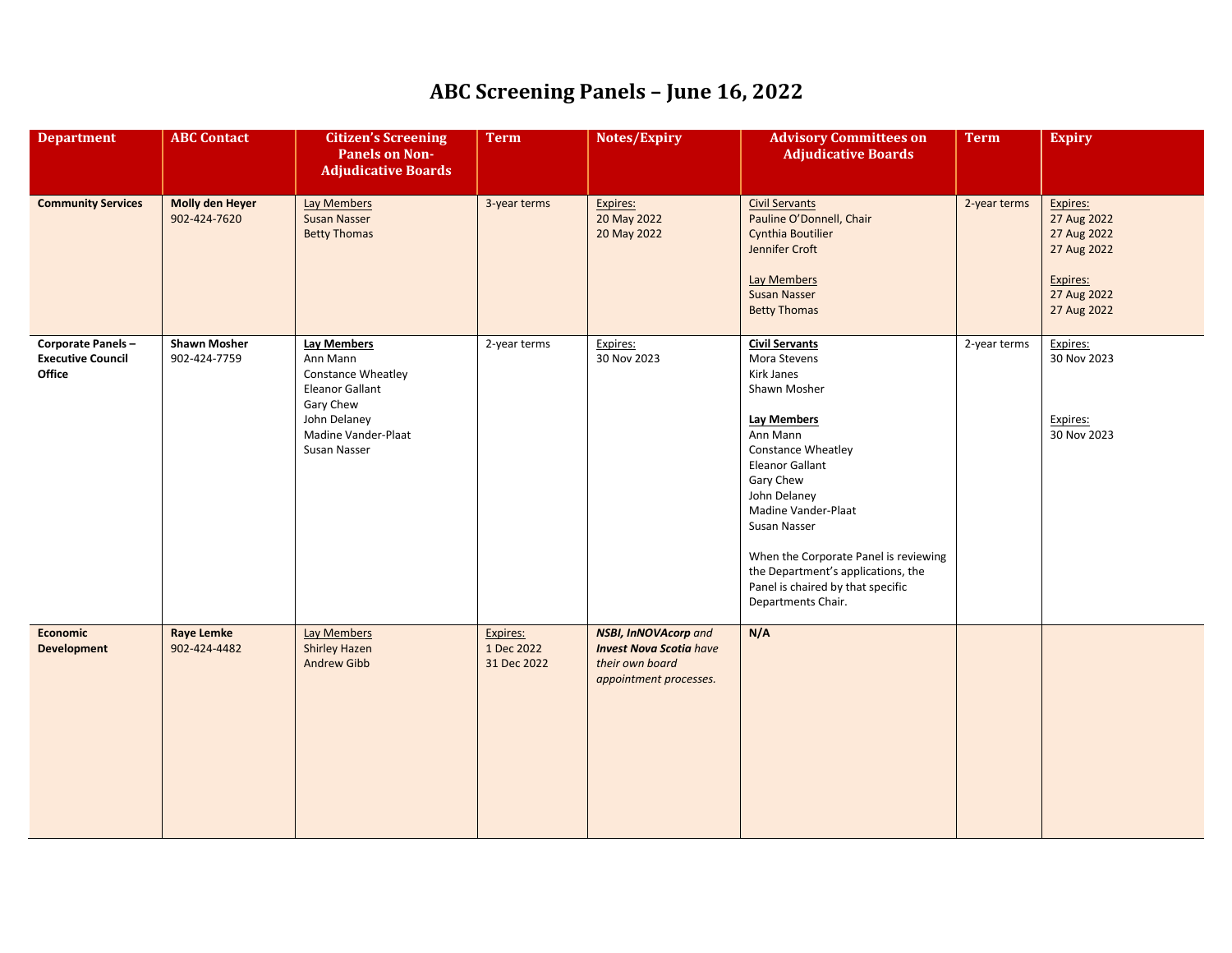| <b>Department</b>                                             | <b>ABC</b> Contact                              | <b>Citizen's Screening</b><br><b>Panels on Non-</b><br><b>Adjudicative Boards</b>  | <b>Term</b>  | Notes/Expiry                                          | <b>Advisory Committees on</b><br><b>Adjudicative Boards</b>                                                                                       | <b>Term</b>  | <b>Expiry</b>                                                                               |
|---------------------------------------------------------------|-------------------------------------------------|------------------------------------------------------------------------------------|--------------|-------------------------------------------------------|---------------------------------------------------------------------------------------------------------------------------------------------------|--------------|---------------------------------------------------------------------------------------------|
| <b>Education and Early</b><br>Childhood<br><b>Development</b> | <b>Sarah Maher</b><br>902-424-8766              | <b>Lay Members</b><br>Jack Beaton, Chair<br>Carol Beal<br>Andrea Noylander-Marsman |              | Expires:<br>No expiry<br>No expiry<br>No expiry       | <b>Civil Servants</b><br>Mary Ellen Tingley-MacLean, Chair<br>Sarah Maher<br>Rod Francis<br>Lay Members<br>Sara Greenblatt<br><b>Betty Thomas</b> | 2-year terms | Expires:<br>22 Oct 2023<br>2 May 2024<br>2 May 2024<br>Expires:<br>2 May 2024<br>2 May 2024 |
| <b>Environment and</b><br><b>Climate Change</b>               | <b>Jonald Umali</b><br>902-222-5814             | ECC uses the Corporate Non-<br>Adjudicative Screening panels.                      |              |                                                       | <b>Civil Servants</b><br>Elizabeth Gibbons, Chair<br><b>ECC uses the Corporate Advisory</b><br>Committee on Adjudicative Boards.                  | 2-year terms | Expires:<br>1 Nov 2023                                                                      |
| <b>Finance &amp; Treasury</b><br><b>Board</b>                 | <b>Alison Hurd</b><br>902-424-2500              | Lay Members<br>Patricia Fitzgerald, Chair<br>Charles Cox<br>Valerie Bobyk          |              | Expires:<br>30 Apr 2023<br>31 May 2022<br>31 May 2023 | Civil Servants<br>Tina Sanford, Chair<br>Lilani Kumaranayake<br>Michael Ingram<br>Lay Members<br>John Delaney<br><b>Betty Thomas</b>              | 2-year terms | Expires:<br>10 May 2024<br>No expiry<br>No expiry<br>Expires:<br>21 Dec 2023<br>21 Dec 2023 |
| <b>Fisheries and</b><br>Aquaculture                           | <b>Wura Eyitayo-</b><br>Oyesode<br>902-223-7097 | Lay Members<br>Leslie Mayo<br><b>Terry Beard</b>                                   | 2-year terms | Expires:<br>2 Aug 2021<br>5 Dec 2021                  | <b>Civil Servants</b><br>Karen Meins, Chair<br><b>Bruce Hancock</b><br>Oladiwura "Wura" Eyitayo-Oyesode<br><b>Lay Members</b><br>Vacant<br>Vacant | 2-year terms | Expires:<br>No expiry<br>1 Nov 2023<br>18 May 2024<br>Expires:                              |
| <b>Health &amp; Wellness</b>                                  | <b>Mora Stevens</b><br>902-424-5150             | Lay Members<br>Leah Grimmer<br>Marcia Smythe<br>Julie Oliver                       |              | Expires:<br>No Expiry<br>No Expiry<br>No Expiry       | N/A                                                                                                                                               |              |                                                                                             |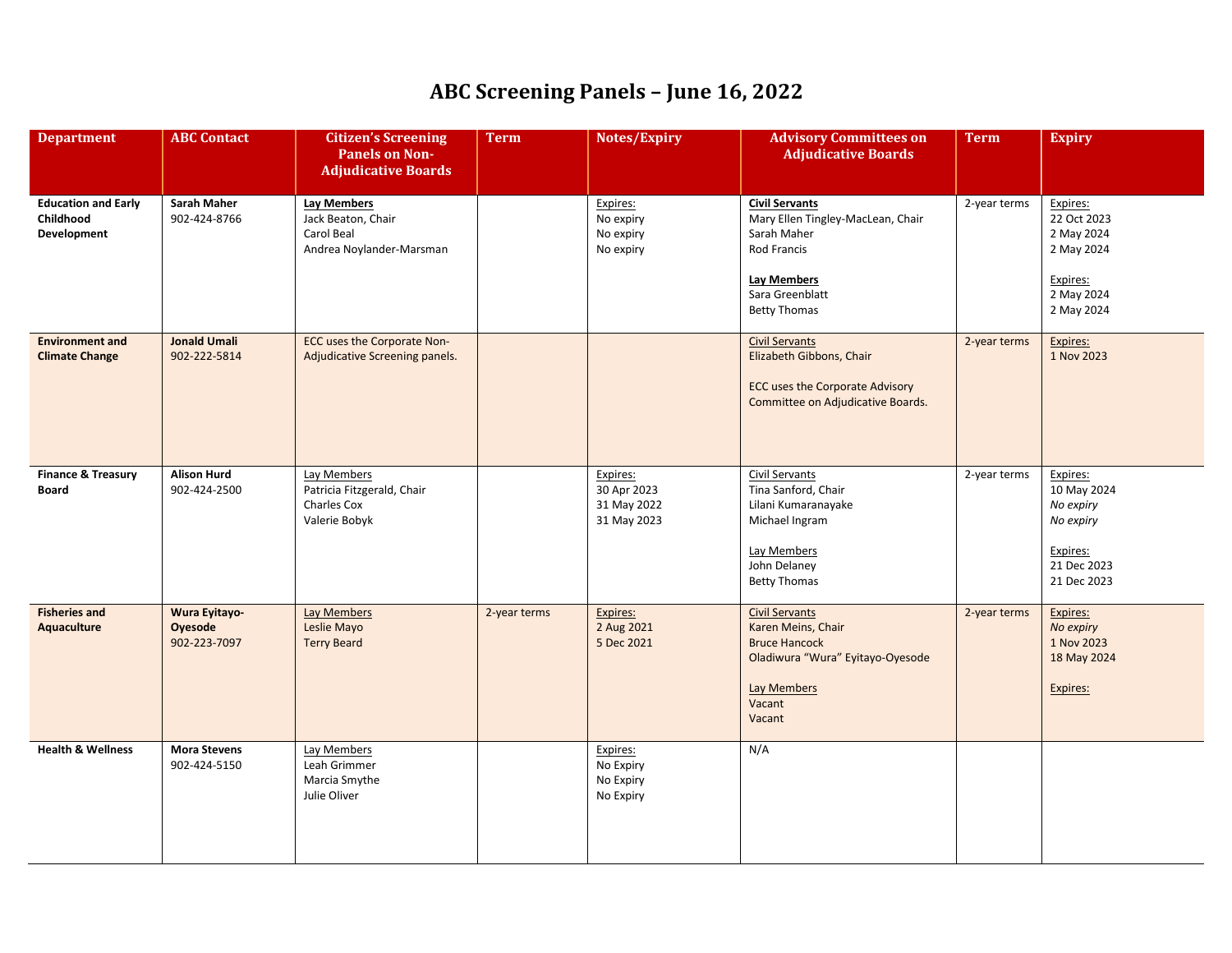| <b>Department</b>                              | <b>ABC Contact</b>                                                                                                             | <b>Citizen's Screening</b><br><b>Panels on Non-</b><br><b>Adjudicative Boards</b>                                                                                                                                     | <b>Term</b>                               | Notes/Expiry                                                                                                 | <b>Advisory Committees on</b><br><b>Adjudicative Boards</b>                                                                                                                                                                                                                   | <b>Term</b>  | <b>Expiry</b>                                                                                   |
|------------------------------------------------|--------------------------------------------------------------------------------------------------------------------------------|-----------------------------------------------------------------------------------------------------------------------------------------------------------------------------------------------------------------------|-------------------------------------------|--------------------------------------------------------------------------------------------------------------|-------------------------------------------------------------------------------------------------------------------------------------------------------------------------------------------------------------------------------------------------------------------------------|--------------|-------------------------------------------------------------------------------------------------|
| Justice                                        | <b>Tiwa Ogundipe</b><br>902-424-3051                                                                                           | <b>Lay Members</b><br><b>Tara Miller</b><br>David Fraser<br><b>Samuel Lamey</b>                                                                                                                                       | No expiry                                 | Appt April 2002                                                                                              | <b>Civil Servants</b><br>Corey Marsman, Chair<br><b>Dorothy Bennett</b><br>Leanne Sample<br><b>Lay Members</b><br><b>Betty Thomas</b><br><b>Jim Stewart</b>                                                                                                                   | 2-year terms | Expires:<br>14 Apr 2023<br>2 Jul 2022<br>2 Dec 2022<br>Expires:<br>2 Nov 2023<br>2 Dec 2022     |
| Labour, Skills and<br>Immigration              | <b>Alison MacDonald</b><br>902-240-9173                                                                                        | Lay Members<br>Eleanor Gallant<br>Susan Nasser<br>Ann Mann                                                                                                                                                            | 27 May 2024<br>27 May 2024<br>27 May 2024 |                                                                                                              | Civil Servants<br>Michelle Maclean, Chair<br>Alison MacDonald<br>Monica Njiku<br>Lay Members<br><b>Betty Thomas</b><br>Madine VanderPlaat                                                                                                                                     | 2-year terms | Expires:<br>No expiry<br>4 May 2024<br>4 May 2024<br>Expires:<br>4 May 2024<br>4 May 2024       |
| <b>Municipal Affairs and</b><br><b>Housing</b> | <b>Andrea Bezanson</b><br>902-424-2862<br><b>Paul Willis</b><br>902-424-4590<br><b>Kathleen Patterson</b><br>Tel: 902-478-3112 | <b>Lay Members</b><br>Vacant<br>Vacant<br>(contact for this board)<br>(contact for this board)<br>MA uses the Corporate Non-<br><b>Adjudicative Screening panels</b><br>for Boards falling under the Fire<br>Marshal. | 2-year terms                              | Expires:<br><b>Municipal Finance</b><br><b>Corporation</b><br><b>NS Assessment Appeal</b><br><b>Tribunal</b> | <b>Civil Servants</b><br>Laura Forrest, Chair<br>Nicolas Barr<br>Michelle Venturini<br>Lay Members<br><b>Mark Mander</b><br><b>Gwen MacPherson</b><br>MA uses the Corporate Advisory<br>Committee on Adjudicative Boards for<br>the Boards falling under the Fire<br>Marshal. | 2-year terms | Expires:<br>30 Nov 2023<br>8 Jun2 2022<br>8 June 2022<br>Expires:<br>26 Jun 2020<br>26 Jun 2020 |
|                                                |                                                                                                                                |                                                                                                                                                                                                                       |                                           |                                                                                                              |                                                                                                                                                                                                                                                                               |              |                                                                                                 |